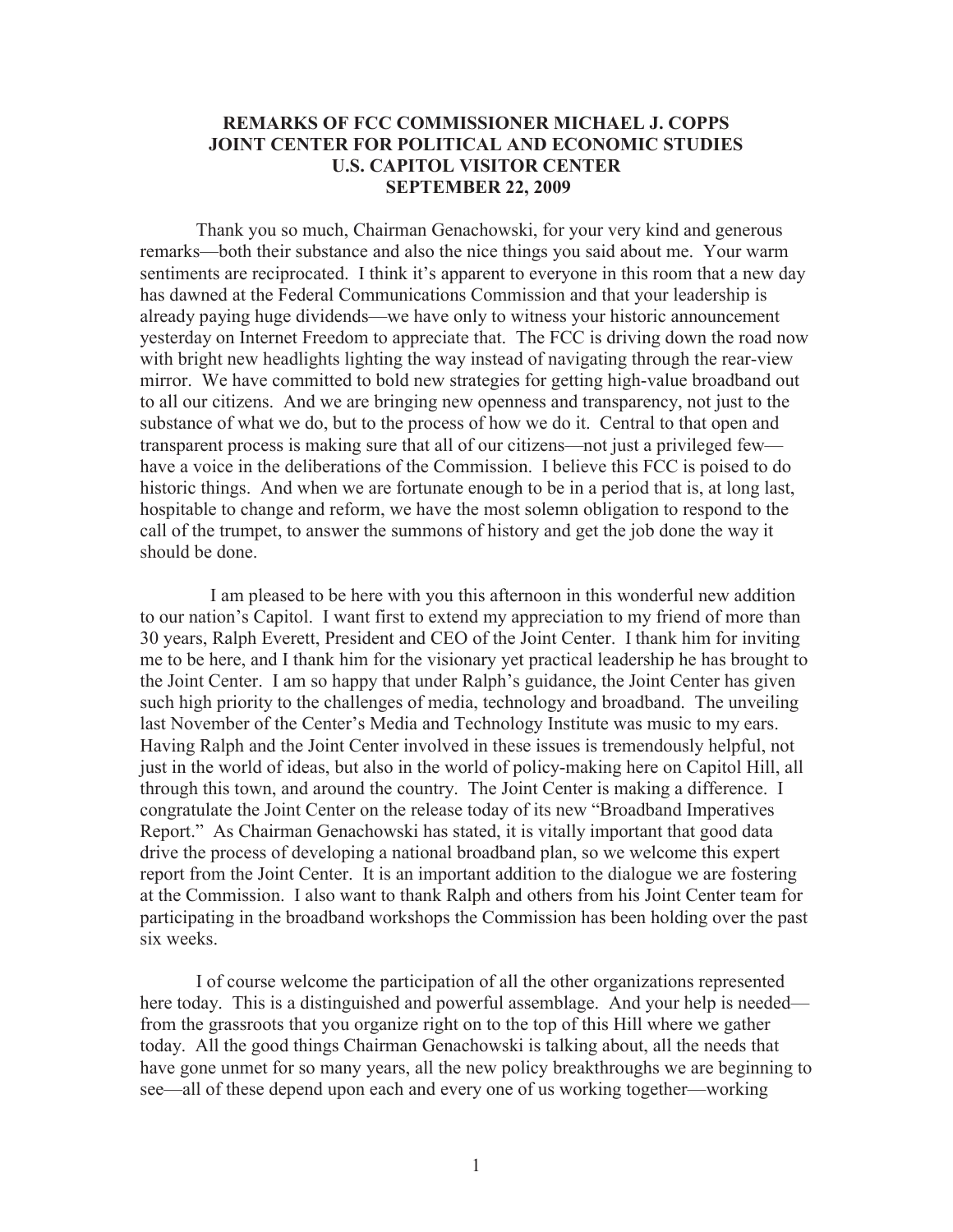together like never before—to take advantage of the opportunity we now have to make a difference.

Finally, a special thanks to the FCC's Diversity Committee, many of whose members are here, including its chairman and my good friend, Henry Rivera. The Committee—and its membership list is so impressive—met this morning over at the Commission. I am happy to say that they are responding wonderfully well to the call for action that I gave them right after I became Acting Chairman of the Commission earlier this year. As soon as we got the Committee reconstituted, I charged it to give the Commission recommendations on such initiatives as full file review—an interim method that could enable the Commission to develop more targeted ownership policies. And this morning the Committee voted to recommend this approach to the Commission. I also had asked the committee to evaluate our past efforts at developing *Adarand* studies, a further step needed before we can use more race-conscious policies to address the current disparities in broadcast ownership. Those studies are needed, as most of you know, to satisfy the courts that we have the data to back up our rules. Here, too, the Committee acted this morning. You can see why I'm excited! I wholeheartedly welcome these recommendations and I will be working for their prompt consideration—and I underscore that word "prompt"—by the full Commission. Minorities and women have been left on the wrong side of the gate in communications—as in so many other areas—and in some ways have been even less served in communications than in other sectors of the economy. We've got a long journey ahead of us, but I do believe we're going to be able to begin turning things around in the months just ahead.

I also want to acknowledge this morning's announcement on the formation of the Broadband Opportunity Coalition, a consortium of civil rights groups committed to doing important work on broadband adoption in underserved communities. So we had a really exciting morning at the Commission. And all assembled seemed to be of one accord the time is now to get things done.

I take special pride in our recent initiative to reform the way we gather comprehensive information on the ownership of radio and television broadcast stations. We've needed better data for quite a while now, and I am encouraged that our new Form 323 and the new entities that we are requiring to file this data will show us what the exact levels of ownership are and help us to pinpoint the problem areas. But even the statistics available to us now tell a woeful tale of missed opportunity and neglect. In a country that is more than one-third minority, people of color own just over 3% of full power commercial TV stations. Three percent! Is it any wonder that minorities are so often stereotyped and caricatured on the programs we see and hear and that the positive contributions of minority communities around the country are so often overlooked? The state of female ownership is likewise dismal. Women are 51% of our population, yet they own 5.8% of those TV stations. Women, too, are deserving of more accurate, less stereotyped depictions. So, I am pleased that we have new recommendations from the Diversity Committee, and you can count on me to put my shoulder to the wheel, alongside the Chairman and my Commission colleagues, to begin turning things around.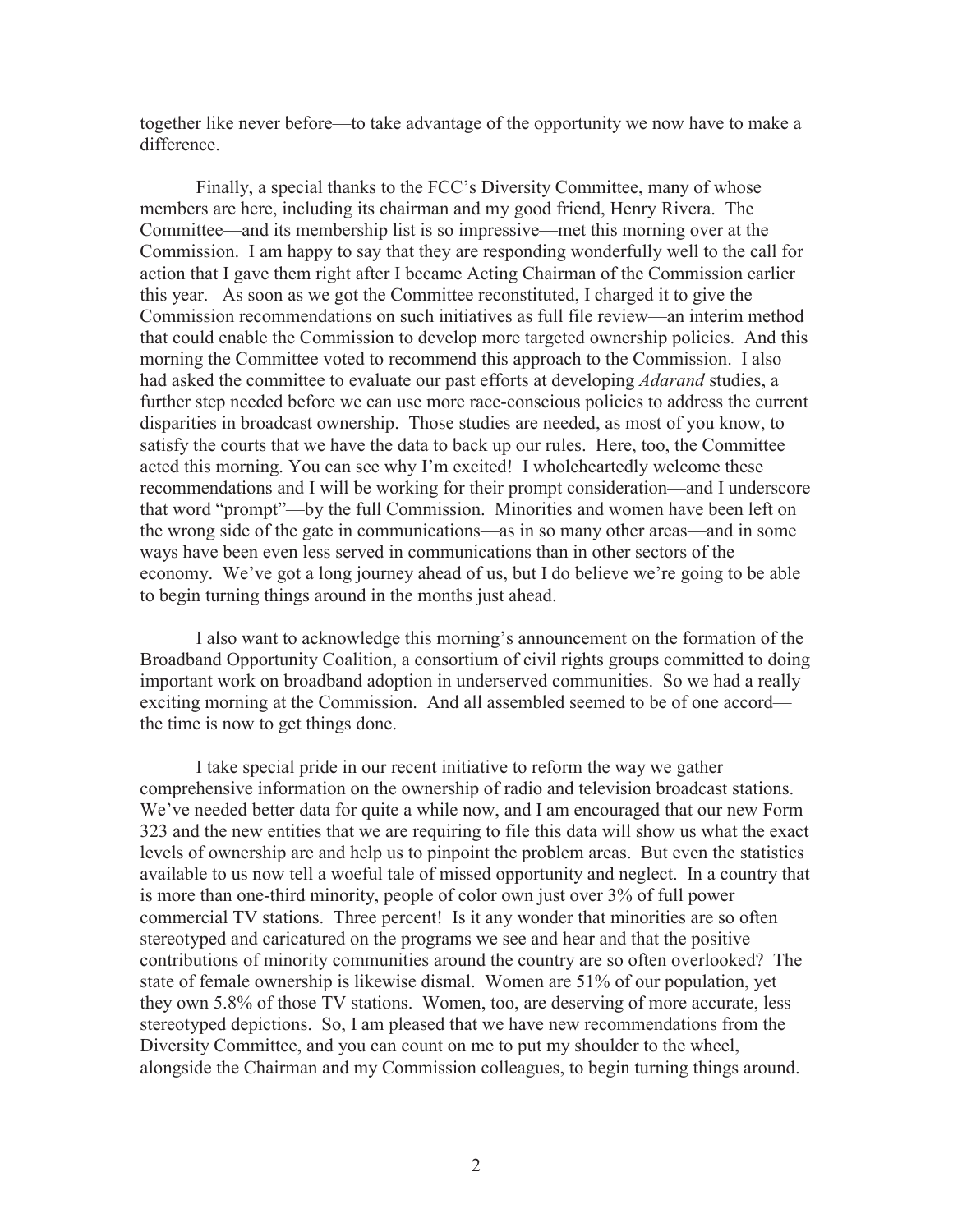Speaking of creating opportunity—Congress' charge to the FCC to develop a national broadband plan is something we will look back on years from now and realize what a truly once-in-a-lifetime opportunity it was. To me, getting high-speed, high-value broadband out to all our citizens is the central infrastructure challenge of this first half of the Twenty-first century. You know, if you course back through the annals of this nation's history—by the way, I used to teach this stuff in college—you will find that just about every major era had its own major infrastructure challenge. In the very early days, as settlers streamed out beyond the Eastern Seaboard, the challenge was to get the produce and products they made to markets back East. We needed roads and turnpikes and bridges and canals; we needed ports and harbor improvements. And we found ways, enterprise and government working together, to get the job done. Then, as we became a vast continental and industrial power, the need was to lay a railway grid across the country, climaxed by the great saga of the Transcontinental railroads. We did that, too. Later we found ways to get electricity out across the land. Closer to our own era, beginning in the 1950s, came the Interstate Highway System. Even in telecom, we found ways to bring basic telephone service to most of our citizens. Here is my point: in all of these great infrastructure build-outs, there has always been a critical role for the private sector and government to work together. Yes, the private sector in this country leads the way, but history tells us that works best when enlightened *public* policy sets the stage. Where we've been the last eight years—operating on the misguided and totally ahistorical premise that business alone can get the broadband job done, even in those areas where no business plan attracts business—ignores the way we built this country's infrastructure over the years.

Developing a national broadband plan is and will continue to be an inclusive process at the FCC. We seek private sector and public sector input. We ask the tough questions that must be answered if we are to succeed. We search out a myriad of traditional and non-traditional stakeholders that deserve to be heard, with special emphasis on folks who don't have that corporate lobbyist working for them in Washington—and that's something we haven't historically done very well. A broadband policy *for* the American people should be, to the maximum extent possible, a broadband policy *of* and *by* the American people. So this process—and I think you all can already see this—is not going to be another one of those "inside jobs." It is going to be open, public and transparent, and backed by sufficient resources at the Commission for wide citizen participation and outreach. A series of field hearings is planned to engage the public on what their needs are and what a national broadband plan should include. One of the great take-away lessons of the recent Digital Transition is that we need to get out of our inside-the-Beltway cocoon. We did that with DTV and it helped a bunch. With broadband, just like with DTV, we need to spread the word, inform citizens about the benefits of going online and show them how it can improve their lives. I know that Commissioner Clyburn talked to you eloquently about broadband demand and adoption policies yesterday, so I won't get much into that here, except to note the great importance of what she said.

I know we have many locally-elected officials here with us today. If I may speak frankly, you have a special responsibility and opportunity in this adoption challenge.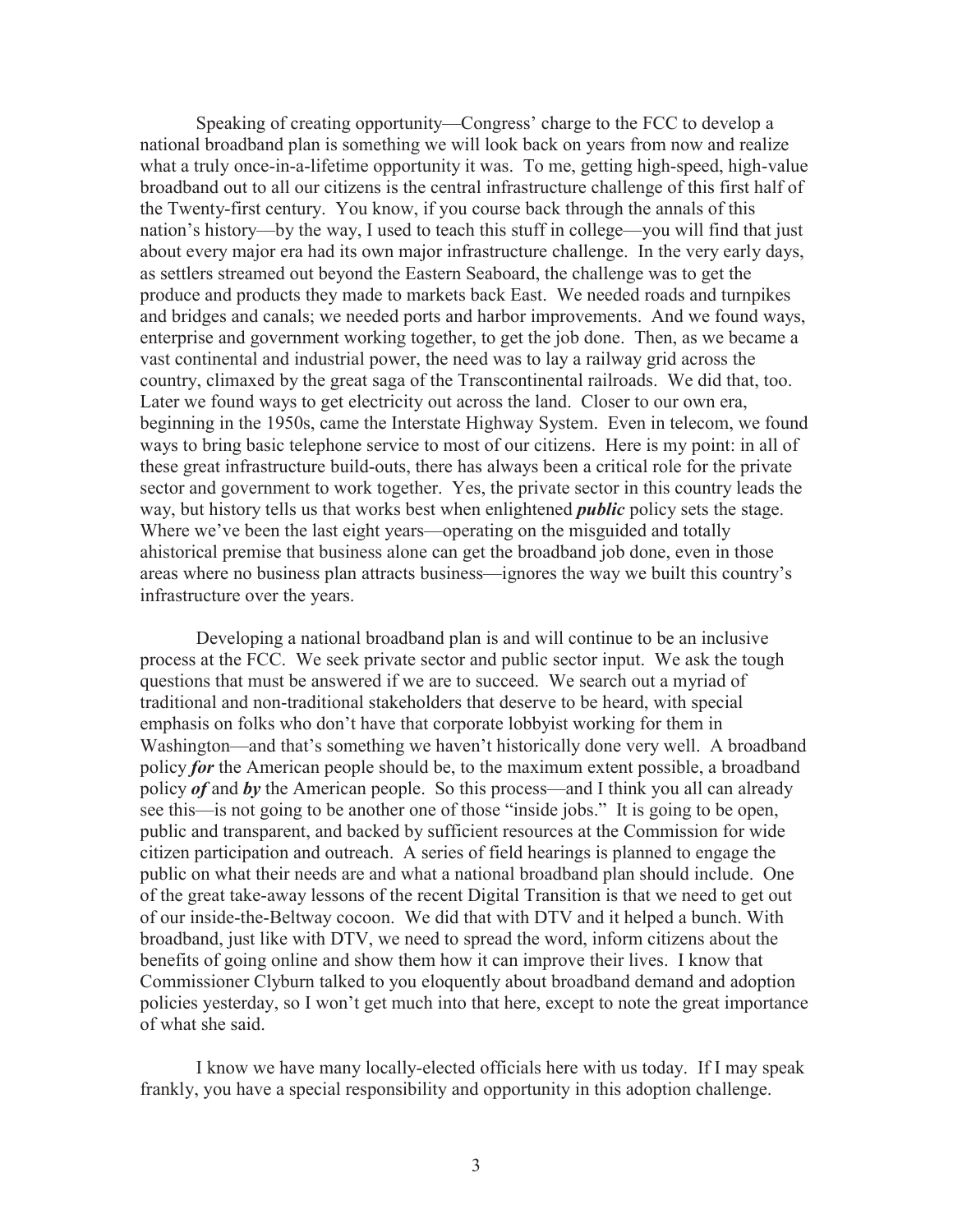You and your offices are often the first point of contact for local citizens. You have their ear. What will you tell them about broadband? What will you do that will help to make broadband real and meaningful in the lives of the elder community? The disability communities? The young? What about low income? Or foreign-born and ethnic communities? How will you bring broadband to life for the people that need to engage in this debate the most? As I said at the beginning, it's a once-in-a-lifetime opportunity. You and I know there's no guarantee it will come this way again.

So how do we optimize this unique window of opportunity for change that we have open before us? Will we squabble about who has more pressing needs—those in rural areas or those in urban areas? Will we wait for the federal government to make all the decisions and then express our concerns? Will we insist on picking and choosing which broadband technologies are favored in this process? Will we see a broadband plan as a zero sum game? I hope not. What I hope is that we'll put aside the debates that waste our time and squander our resources and divide the country when we should be coming together for the common good.

On the technology front, I hope you'll understand that at the end of the day, it won't necessarily be a one-size-fits-all plan. Different market segments will likely demand different solutions. What I do know is that we must succeed in bringing highspeed, high-value broadband and an open Internet to all Americans. That means rural *as well as* urban folks. It means low-income *as well as* affluent; seniors *as well as* kids in school; those with disabilities; *and* those who live on tribal lands. If high-speed broadband is permitted to become predominantly an affluent, urban phenomenon, the digital gap in this country that already separates urban and rural America—that separates franchised from the disenfranchised—can only grow wider. We just can't let that happen. This is serious business—the competitive world in which we and our children live is not going to make time for any part of America to catch up. Nor will it wait for America as a country to catch up. That may be harsh—but it's also true.

You know, whenever I give a talk like this, I imagine there are folks in the audience who are thinking, "Boy, this guy really gets carried away with these broadband and media issues. Doesn't he know about all the other problems we have in this country? Doesn't he know about jobs? And equal opportunity? And wars going on? And energy dependence? And climate degradation? And educational shortfalls? And millions of people without health care?"

But, you know, this isn't about broadband for the sake of broadband. If we succeed at our task of deploying this infrastructure across America, we will create millions of new jobs and businesses. We will bring more and better education to our children. We will advance medical care through the development and delivery of new health services. We will be able to tackle our debilitating energy dependence through smart grids and other smart energy initiatives. We will be able to slow the degradation of our environment. And enhance the delivery of government services. The list goes on, but my point is this: there are few if any challenges confronting our country today whose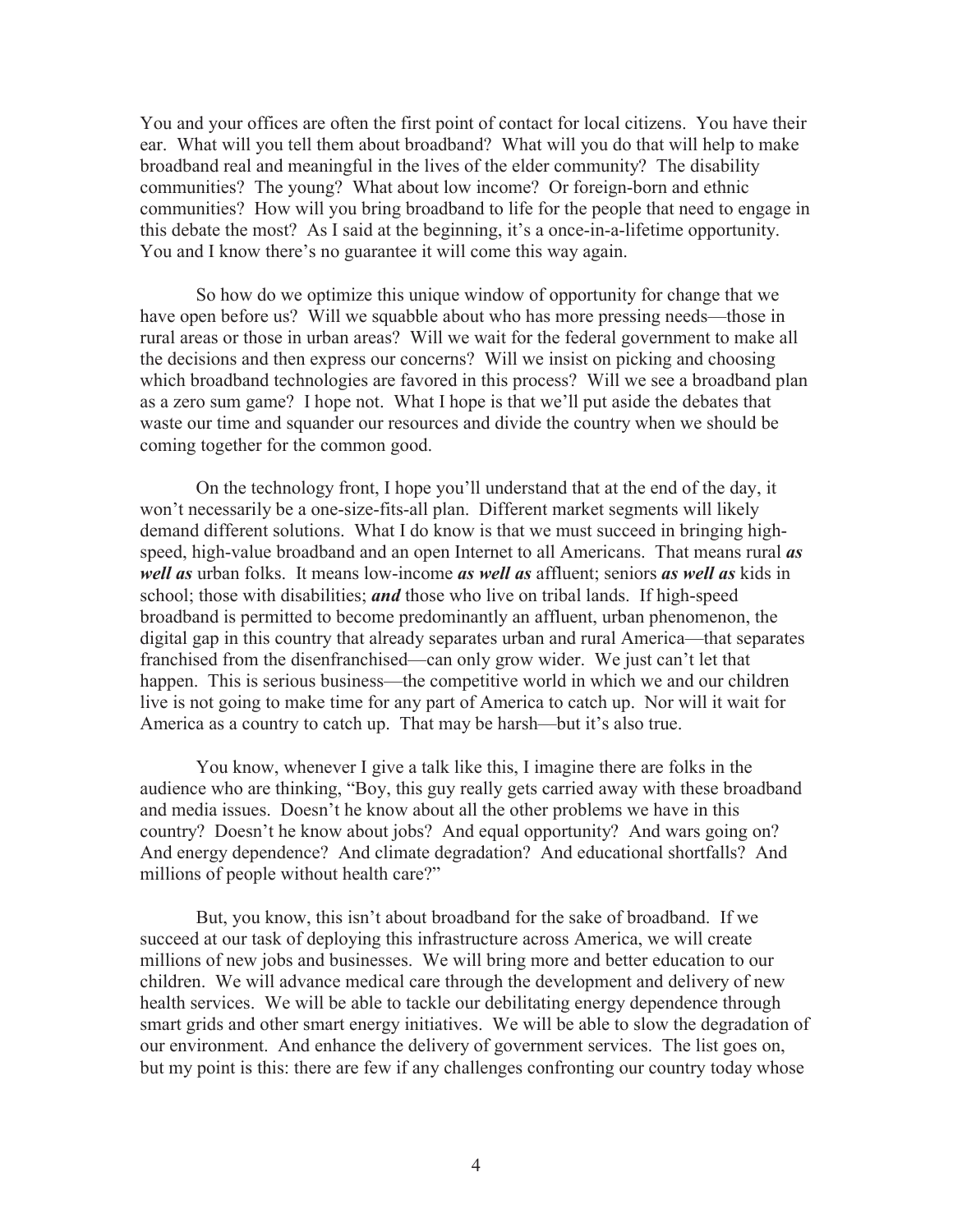solution does not have a broadband component involved in it. Broadband to me is the Great Enabler, empowering us to tackle our problems and to overcome.

Nor do I worry about the future of our media just for the sake of media. Let me take just another minute here because I'm concerned—and I mean *really* concerned about the state of our media. The success of our media is so integral to the success of our country. If we have a media that reflects the genius and the diversity of America, that provides real news and information to citizens voting on the country's direction, that covers the communities where we actually live in all their splendid diversity, we will have a media that does justice to America. Lots of broadcasters do good things—no question about that—but at the end of the day our media environment is not measuring up to the challenges we face. Take the state of our news and, since I'm from the FCC, let's begin with broadcast news. We rely so heavily on our broadcast media for so much of the news we must have; for emergency and public safety information; for public affairs programming essential to our civic dialogue; and for programming reflecting the great cultural and ethnic diversity that comprises the great tapestry that is America. But newsgathering has been cut to the bone and in-depth investigative journalism will be an endangered species if we continue much longer down the road we're traveling. Broadband and the Internet open new opportunities, to be sure, but what we've gained there hasn't yet begun to match what we have already lost because of bad choices that have been made regarding traditional media. I'm talking about bad choices by the private sector through the heedless consolidation bazaar of the past decade that saddled companies with debt that became unmanageable when the economy went south and that sacrificed localism and diversity to uniformity and program homogenization. And I'm talking about bad choices by government, particularly the Commission of which I am a member, through mindless deregulation of public interest protections that undergirded the country's media landscape for decades. Together, I believe, these private and public choices exacted a heavy toll on consumers, on all our citizens and, in the end, even on the companies themselves.

We've been asleep at the public interest switch. We'd better wake up before it's too late. We should be developing policies, for example, to use some of that new digital television multi-cast capacity for programs that focus on local culture and diversity groups, on local civic affairs and elections, on local music and arts and sports. Wouldn't that be a wonderful counterweight to all the nationalized, homogenized, stereotyped mono-programming that seems to be evermore the norm? With a few media dancemasters calling the tune, too few of the kind of stories I am advocating make it to our screens. Too little real hard-hitting journalism. Too little news about what's really going on in America. I think we're playing with fire letting this happen. I think we're taking huge risks with our democracy. And I think we need to change it now. For openers, maybe, just maybe, when your FCC looks at a station's license renewal, instead of stamping the post card that comes in, we should be asking how that station is serving the interests of its locality? And the answer should determine our action.

Well, I think Ralph's getting nervous that I'm talking too long. But I just can't help myself in front of an audience like this. You folks can do so much. You can make